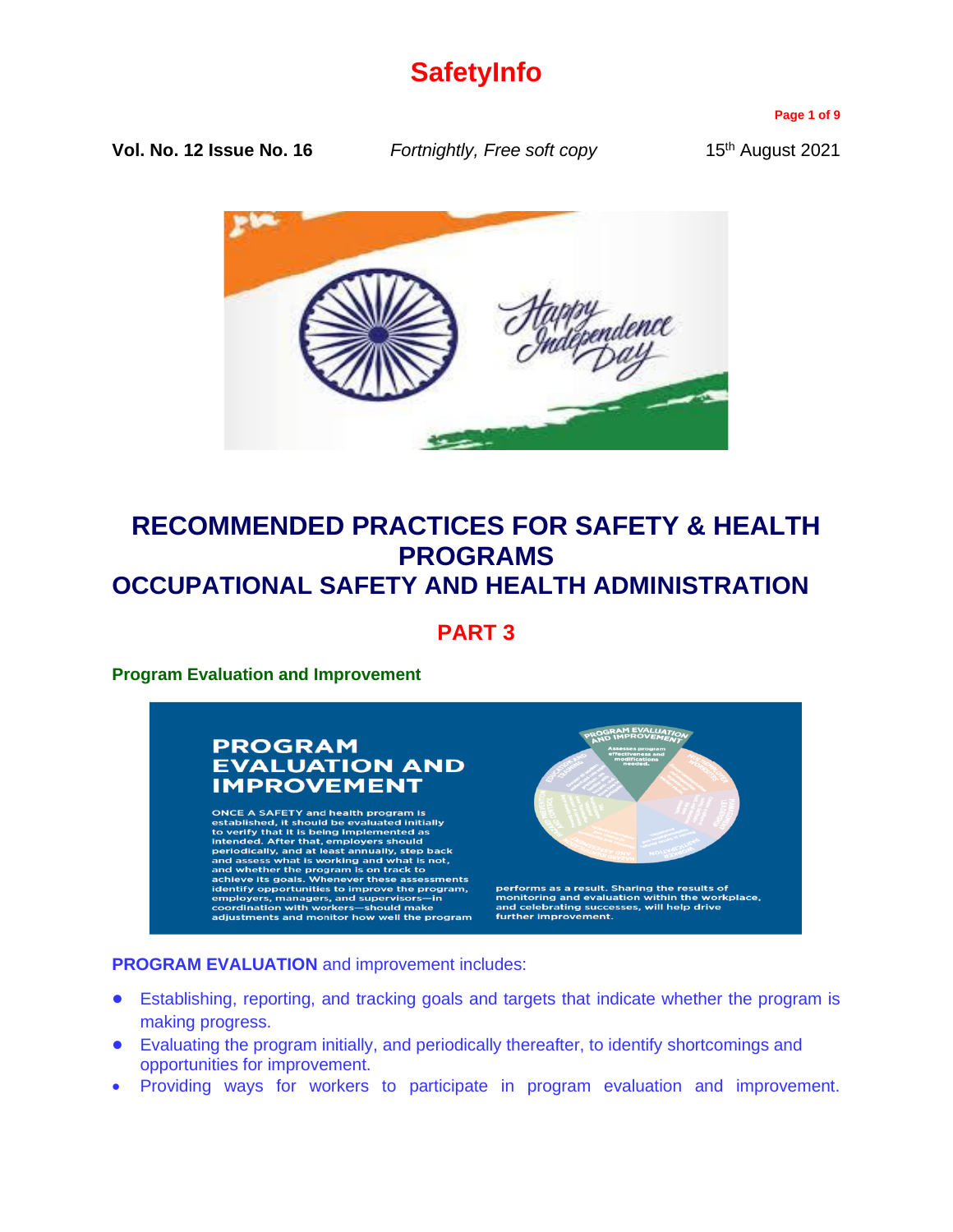### **Action item 1: Monitor performance and progress**

The first step in monitoring is to define indicators that will help track performance and progress. Next, employers, managers, supervisors, and workers need to establish and follow procedures to collect, analyze, and review performance data.

Both *lagging* and *leading* indicators should be used. Lagging indicators generally track worker exposures and injuries that have already occurred. Leading indicators track how well various aspects of the program have been implemented and reflect steps taken to prevent injuries or illnesses before they occur.

#### **How to accomplish it**

- Develop and track indicators of progress toward established safety and health goals.
	- Track *lagging indicators*, such as:
- Number and severity of injuries and illnesses
- Results of worker exposure monitoring that show that exposures are hazardous
- Workers' compensation data, including claim counts, rates, and cost
	- Track *leading indicators*, such as:
		- o Level of worker participation in program activities
		- o Number of employee safety suggestions
		- o Number of hazards, near misses, and first aid cases reported
		- o Amount of time taken to respond to reports
		- o Number and frequency of management walkthroughs
		- o Number and severity of hazards identified during inspections
		- $\circ$  Number of workers who have completed required safety and health training
		- o Timely completion of corrective actions after a workplace hazard is identified or an incident occurs
		- o Timely completion of planned preventive maintenance activities
		- o Worker opinions about program effectiveness obtained from a safety climate or safety opinion survey
- Analyze performance indicators and evaluate progress over time.
- Share results with workers and invite their input on how to further improve performance.
- When opportunities arise, share your experience and compare your results to similar facilities within your organization, with other employers you know, or through business or trade associations.

*Note:* Indicators can be either quantitative or qualitative. Whenever possible, select indicators that are measurable (quantitative) and that will help you determine whether you have achieved your program goals. The number of reported hazards and near misses would be a quantitative indicator. A single worker expressing a favorable opinion about program participation would be a qualitative indicator.

### **Action item 2: Verify that the program is implemented and is operating**

Initially and at least annually, employers need to evaluate the program to ensure that it is operating as intended, is effective in controlling identified hazards, and is making progress toward established safety and health goals and objectives. The scope and frequency of program evaluations will vary depending on changes in OSHA standards; the scope, complexity, and maturity of the program; and the types of hazards it must control.

#### **How to accomplish it**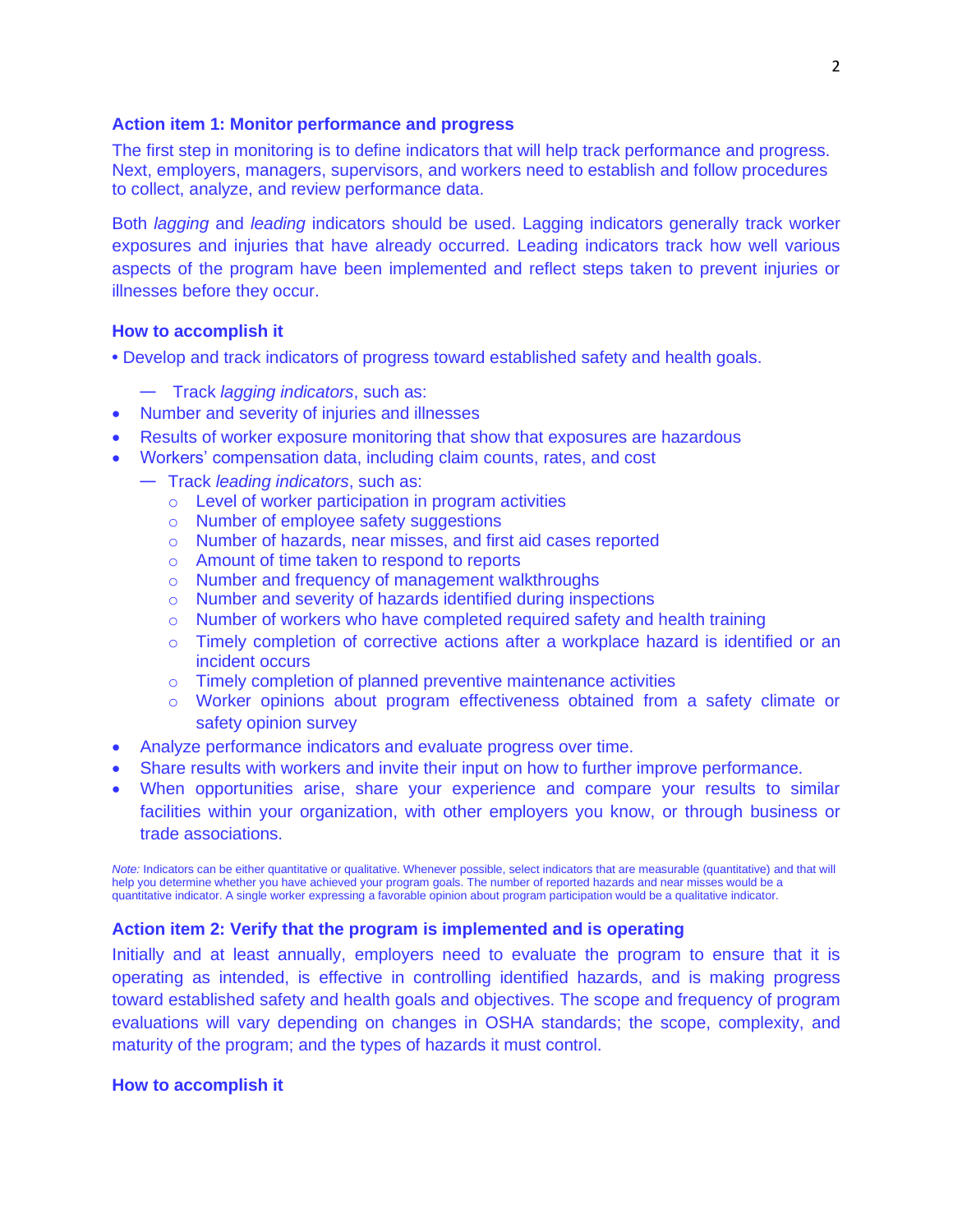- **•** Verify that the core elements of the program have been fully implemented.
- Involve workers in all aspects of program evaluation, including reviewing information (such as incident reports and exposure monitoring results); establishing and tracking performance indicators; and identifying opportunities to improve the program.
- **•** Verify that the following key processes are in place and operating as intended:
	- Reporting injuries, illnesses, incidents, hazards, and concerns
	- Conducting workplace inspections and incident investigations
	- Tracking progress in controlling identified hazards and ensuring that hazard control measures remain effective
	- Collecting and reporting any data needed to monitor progress and performance
- Review the results of any compliance audits to confirm that any program shortcomings are being identified. Verify that actions are being taken that will prevent recurrence.

### **Action item 3: Correct program shortcomings and identify opportunities to improve**

Whenever a problem is identified in any part of the safety and health program, employers—in coordination with supervisors, managers, and workers—should take prompt action to correct the problem and prevent its recurrence.

### **How to accomplish it**

- **•** If you discover program shortcomings, take actions needed to correct them.
- **•** Proactively seek input from managers, workers, supervisors, and other stakeholders on how you can improve the program.
- **•** Determine whether changes in equipment, facilities, materials, key personnel, or work practices trigger any need for changes in the program.
- **•** Determine whether your performance indicators and goals are still relevant and, if not, how you could change them to more effectively drive improvements in workplace safety and health.

*Note:* The scope and frequency of program evaluations will depend on the scope, complexity, and maturity of the program and on the types of hazards it must control. Program evaluations should be conducted periodically (and at least annually) but might also be triggered by a change in process or equipment, or an incident such as a serious injury, significant property damage, or an increase in safety-related complaints.

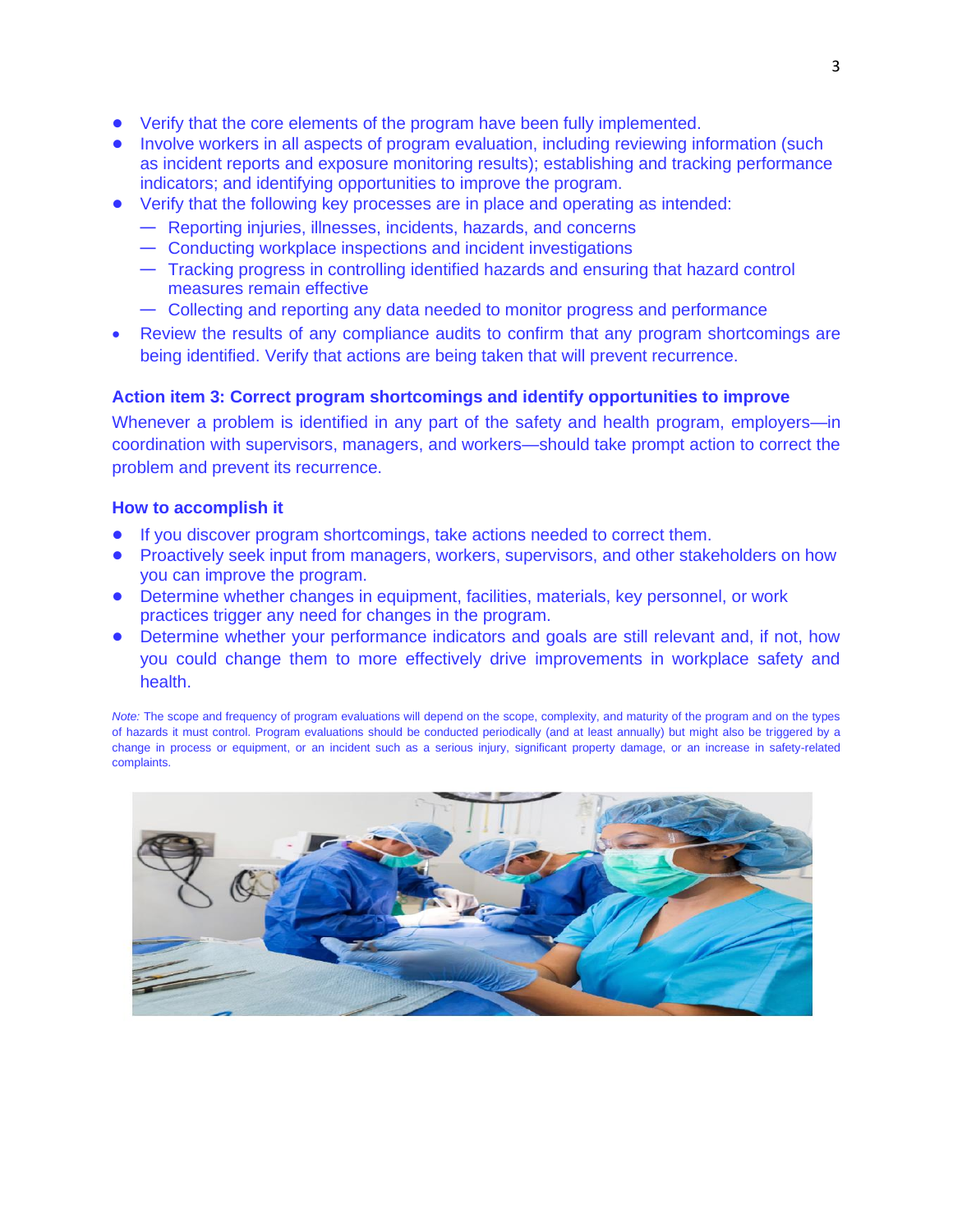**Communication and Coordination for Host Employers, Contractors, and Staffing Agencies** 

# **COMMUNICATION AND COORDINATION FOR HOST EMPLOYERS, CONTRACTORS, AND STAFFING AGENCIES**

IN TODAY'S ECONOMY, an increasing number of workers are assigned by staffing agencies to work at specific "host" worksites under the direction and control of the host employer. Examples include seasonal workers, such as delivery drivers and warehouse workers, who help fill a temporary staffing need, as well as office and production workers who may be placed in both short- and long-term assignments. In these situations, it is important for the staffing agency and the host employer to communicate and coordinate to provide and maintain a safe work environment for their workers.

In other situations, some workers are employed by a host employer and others by a contractor or subcontractor. Examples include electrical or mechanical contractors working in a facility, a vendor installing or maintaining equipment, or long-term contractors providing building cleaning and maintenance. OSHA refers to these as "multiemployer" worksites. In these circumstances, it is important that each employer and contractor consider how its work and safety activities can affect the safety of other employers and workers at the site.

MULTIEMPLOYER<br>WORKSITES

**IN BOTH TEMPORARY WORKER** and multiemployer situations, safety is enhanced if employers establish mechanisms to coordinate their efforts and communicate effectively to afford all workers equal protection against hazards. These mechanisms include measures to ensure that all workers on site (and their representatives) can participate in preventing injuries and illnesses. Failure to take these steps may undermine safety programs. For example, if the different employers have inconsistent policies for when and where to wear PPE, workers may mistakenly believe that the equipment is not needed, leading to injury. Inconsistent safety policies may also cause workers to question the credibility of safety and health programs, resulting in less meaningful employee engagement and participation.

Effective communication and coordination among such employers means that:

- Before coming on site, contractors and staffing agencies and their workers are aware of:
	- The types of hazards that may be present.
	- The procedures or measures they need to use to avoid or control their exposure to these hazards.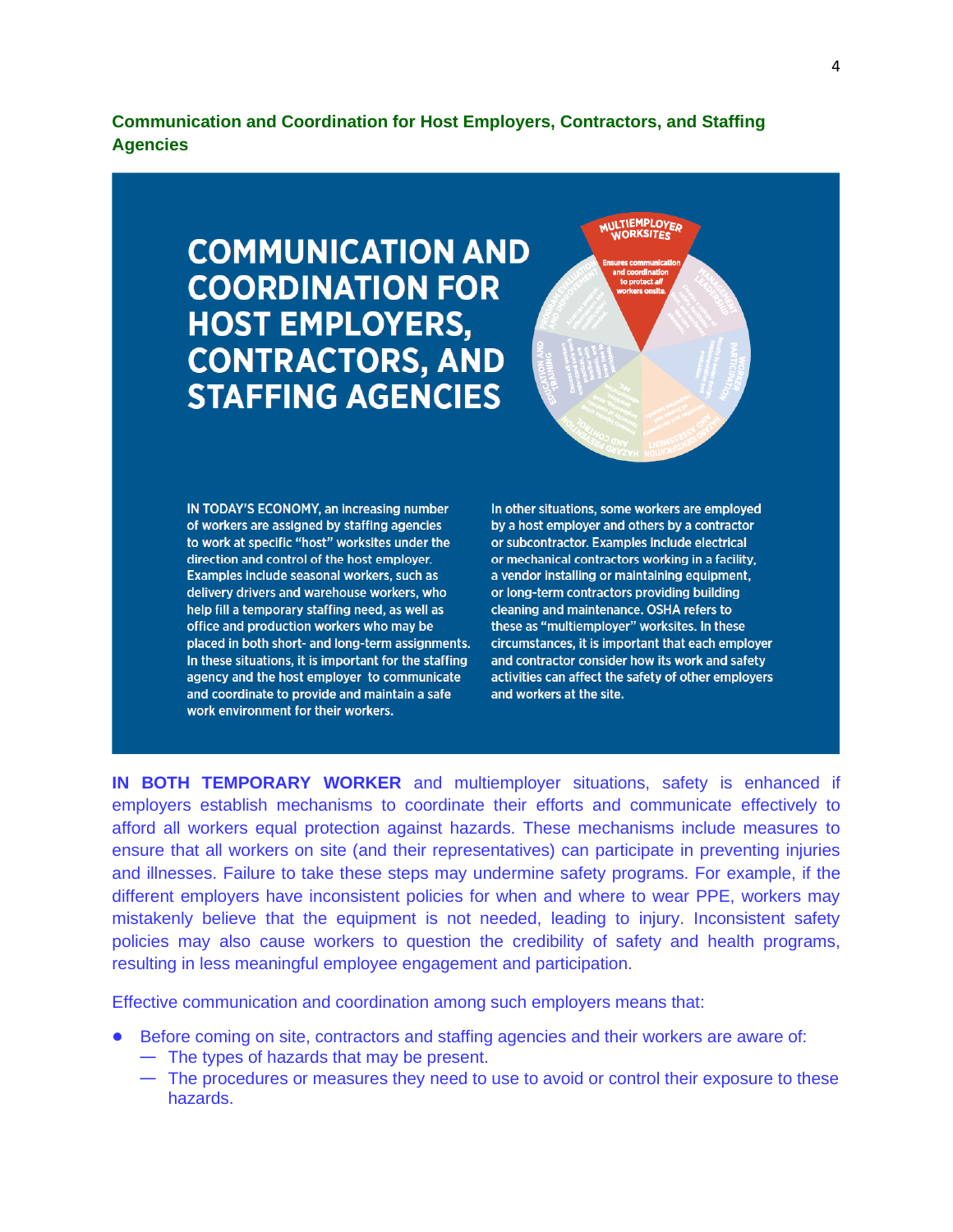- How to contact the host employer to report an injury, illness, or incident or if they have a safety concern.
- **•** Host employers and their workers are aware of:
	- The types of hazards that may arise from the work being done on site by workers employed by contractors or staffing agencies.
	- The procedures or measures needed to avoid or control exposure to these hazards.
	- How to contact the contract or staffing firm if they have a safety concern.
	- What to do in case of an emergency.

### **Definitions**

**Host employer:** An employer who has general supervisory authority over the worksite, including controlling the means and manner of work performed and having the power to correct safety and health hazards or require others to correct them.

**Contractor:** An individual or firm that agrees to furnish materials or perform services at a specified price, and controls the details of how the work will be performed and completed.

**Staffing agency:** A firm that provides temporary workers to host employers. A staffing agency hires its own employees and assigns them to support or supplement a client's workforce in situations involving employee absences, temporary skill shortages, seasonal workloads, and special projects.

**Temporary workers:** Workers hired and paid by a staffing agency and assigned to work for a host employer, whether or not the job is actually temporary.

### **Action item 1: Establish effective communication**

Each host employer establishes and implements a procedure to ensure the exchange of information about hazards present on site and the hazard control measures in place. Thus, all workers on the site are aware of worksite hazards, and the methods and procedures needed to control exposures to them.

### **How to accomplish it**

- The host employer communicates with contractors and staffing agencies to determine which among them will implement and maintain the various parts of the safety and health program, to ensure protection of all on-site workers before work begins. These determinations can be included in contract documents that define the relationships between the parties.
- The host employer establishes and implements procedures to exchange information with contractors and staffing agencies about hazards present in the workplace and the measures that have been implemented to prevent or control such hazards.
- The host employer gathers and disseminates information sufficient to enable each employer to assess hazards encountered by its workers and to avoid creating hazards that affect workers on the site.
- Contractors and staffing agencies regularly give the host employer any information about injuries, illnesses, hazards, or concerns reported by their workers and the results of any tracking or trend analysis they perform.
- Each contractor establishes and implements a procedure for providing the host employer with information about the hazards and control measures associated with the work being done by its workers, and the procedures it will use to protect workers on the site.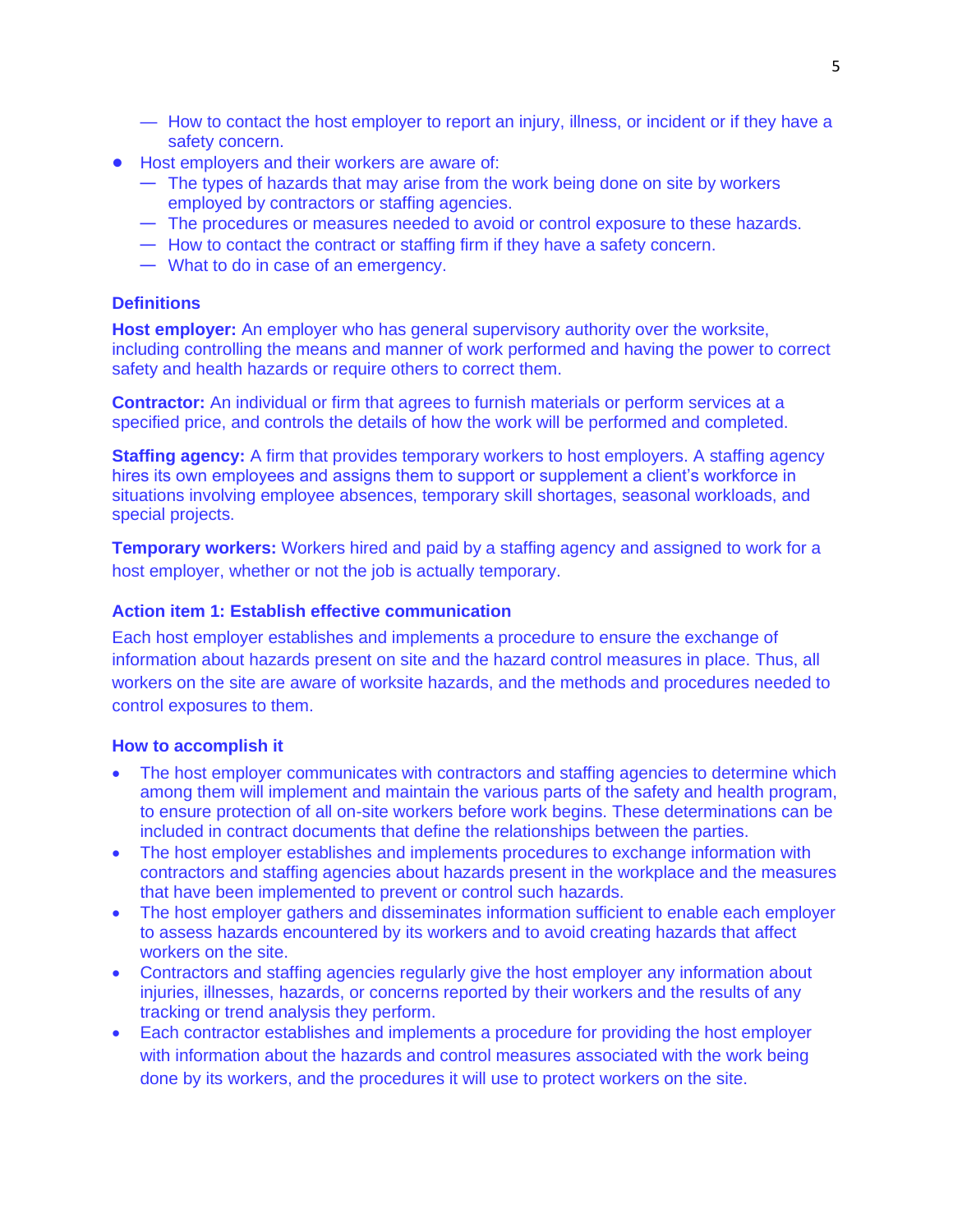- The host employer gives contract employers and staffing agencies the right to conduct site visits and inspections and to access injury and illness records and other safety and health information.
- The host employer communicates with contractors and staffing agencies and their workers about nonroutine and emergency hazards and emergency procedures.
- Information is communicated before on-site work starts and, as needed, if conditions change.

### **Action item 2: Establish effective coordination**

Host employers, contractors, and staffing agencies coordinate on work planning, scheduling, and resolving program differences to identify and work out any concerns or conflicts that could impact safety or health.

## **How to accomplish it**

- **•** Host employers:
	- Include in contracts and bid documents any safety-related specifications and qualifications and ensure that contractors and staffing agencies selected for the work meet those requirements.
	- Identify issues that may arise during on-site work and include procedures to be used by the host employer and contractors and/or staffing agencies for resolving any conflicts before work starts.
- **•** Host employers coordinate with contractors and staffing agencies to:
	- Ensure that work is planned and scheduled to minimize impacts on safety.
	- Ensure that staffing agency workers are adequately trained and equipped before arriving on the worksite.
	- Harmonize their safety and health policies and procedures to resolve important differences, so that all workers at the site have the same protection and receive consistent safety information.
- **•** Host employers and staffing agencies:
	- Work together to deal with unexpected staffing needs by ensuring that enough trained and equipped workers are available or that adequate lead time is provided to train and equip workers.
	- Make sure that managers with decision-making authority are available and prepared to deal with day-to-day coordination issues.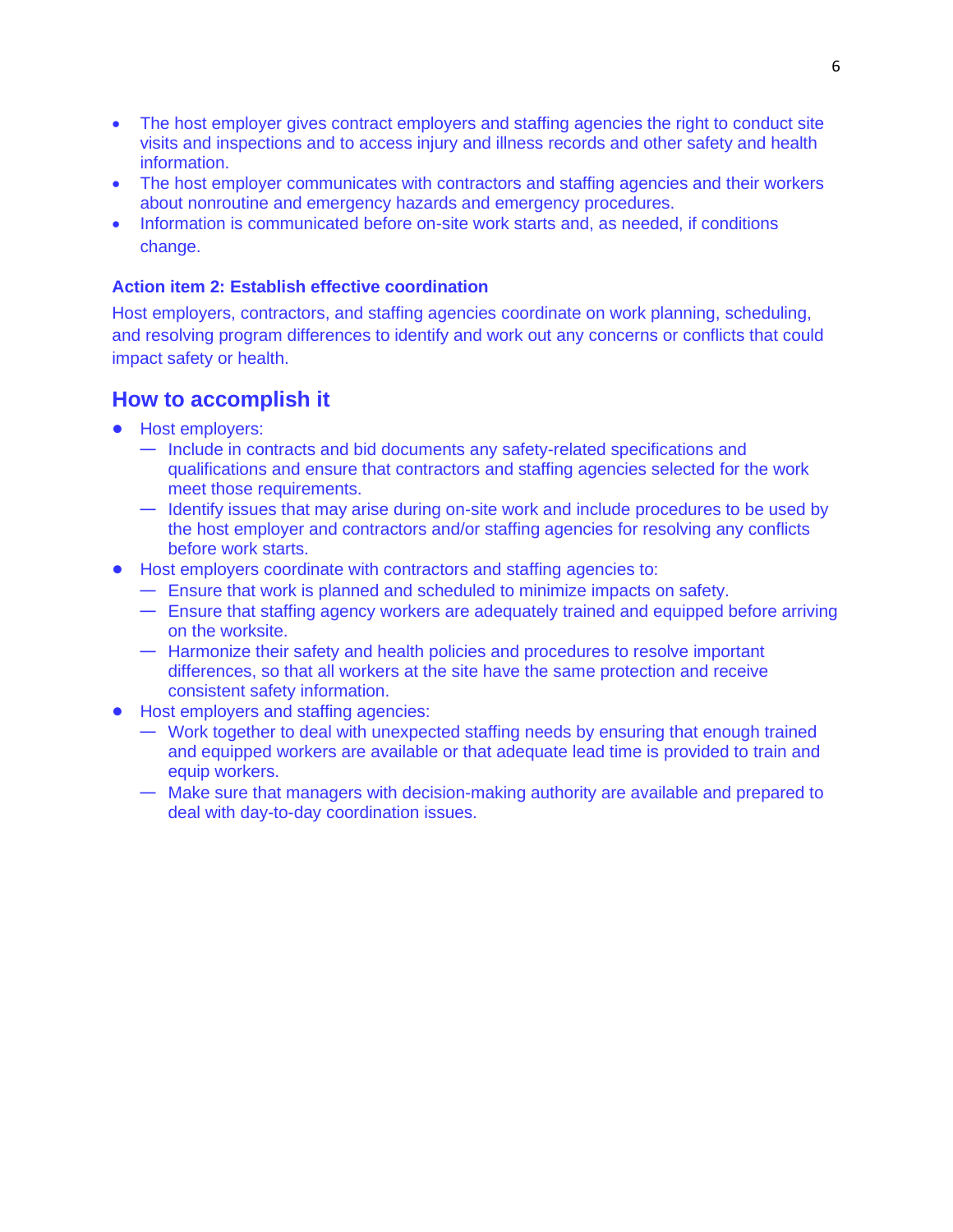### **ABBREVIATIONS**

CDC Centers for Disease Control and Prevention

NIOSH National Institute for Occupational Safety and Health

OSHA Occupational Safety and Health Administration

PPE personal protective equipment

PtD Prevention through Design

SDS Safety Data Sheet

SHARP Safety and Health Achievement Recognition Program

VPP Voluntary Protection Programs

### **GLOSSARY OF TERMS**

| close call/near miss:  | An incident that could have, but did not, result in death, injury, or illness.<br>They signal that hazards are not being adequately controlled or that new<br>hazards have arisen.                                                         |
|------------------------|--------------------------------------------------------------------------------------------------------------------------------------------------------------------------------------------------------------------------------------------|
| contractor:            | An individual or firm that agrees to furnish materials or perform services<br>at a specified price.                                                                                                                                        |
| elimination:           | A change in process or workplace condition that removes the hazard or<br>ensures that no worker can be exposed to a hazard under any<br>foreseeable circumstances.                                                                         |
| hierarchy of controls: | A system for selecting and implementing the most effective control<br>solutions for workplace hazards that includes:                                                                                                                       |
|                        | • Elimination.                                                                                                                                                                                                                             |
|                        | • Substitution.                                                                                                                                                                                                                            |
|                        | • Engineering controls.                                                                                                                                                                                                                    |
|                        | • Administrative controls.                                                                                                                                                                                                                 |
|                        | • Personal protective equipment.                                                                                                                                                                                                           |
|                        | This is known as the "hierarchy of controls" because they should be<br>considered in the order presented. Controls at the top of the hierarchy<br>are potentially more effective and more protective than those lower in<br>the hierarchy. |
| host employer:         | An employer who has general supervisory authority over the worksite,<br>including controlling the means and manner of work performed and<br>having the power to correct safety and health hazards or require others<br>to correct them.    |
| industrial hygiene:    | The science of protecting and enhancing the health and safety of people<br>at work and in their communities.                                                                                                                               |
| job hazard analysis:   | A technique that focuses on job tasks as a way to identify hazards<br>before they occur. It focuses on the relationships among the worker, the<br>task, the tools, and the work environment.                                               |
| joint-employed         | A worker hired and paid by a staffing agency and assigned to work for a                                                                                                                                                                    |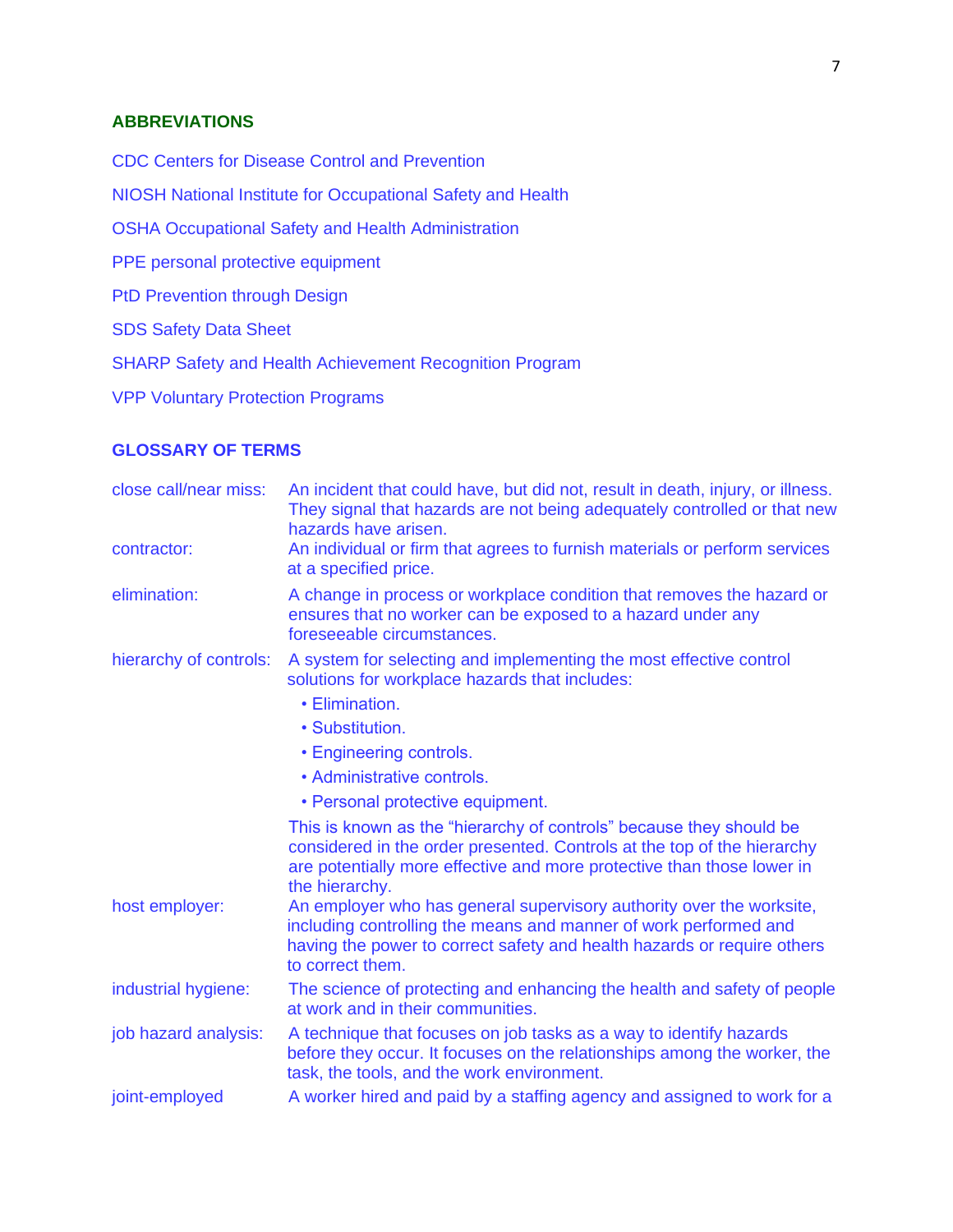| worker:                                                                   | host employer, whether or not the job is actually temporary.                                                                                                                                                                                                                                                                                                                                                                  |
|---------------------------------------------------------------------------|-------------------------------------------------------------------------------------------------------------------------------------------------------------------------------------------------------------------------------------------------------------------------------------------------------------------------------------------------------------------------------------------------------------------------------|
| lagging indicators:                                                       | Measures of the occurrence and frequency of events in the past such as<br>the number or rate of injuries, illnesses, and fatalities.                                                                                                                                                                                                                                                                                          |
| leading indicators:                                                       | Measures intended to predict the occurrence of events in the future.<br>Leading indicators are proactive, preventative, and predictive measures<br>that provide information about the effective performance of safety and<br>health program activities that can drive the control of workplace hazards.                                                                                                                       |
| metrics:                                                                  | Measures of performance.                                                                                                                                                                                                                                                                                                                                                                                                      |
| multiemployer<br>worksite:                                                | Any worksite where two or more employers are present. See OSHA's<br><b>Multiemployer Citation Policy.</b>                                                                                                                                                                                                                                                                                                                     |
| nonroutine<br>operations:                                                 | Operations that do not occur frequently or that occur as a result of an<br>emergency.                                                                                                                                                                                                                                                                                                                                         |
| peer-to-peer<br>training:                                                 | A type of on-the-job training where workers exchange information about<br>hazards, controls, reporting procedures, and work procedures that are<br>relevant to the safety and health program.                                                                                                                                                                                                                                 |
| <b>Prevention through</b><br>Design:                                      | A NIOSH national initiative to prevent or reduce occupational injuries,<br>illnesses, and fatalities through the inclusion of prevention considerations<br>in all designs that impact workers. PtD encompasses all of the efforts to<br>anticipate and design out hazards to workers in facilities, work methods<br>and operations, processes, equipment, tools, products, new<br>technologies, and the organization of work. |
| quantitative<br>exposure<br>assessment:                                   | Techniques used to quantitatively measure workers' exposure to<br>hazards, particularly health hazards, such as sampling for chemicals,<br>dusts, biological organisms, noise, radiation, or other assessments. The<br>purpose of such assessments is to quantify the level of workers'<br>exposure to a hazard. Also known as exposure monitoring.                                                                           |
| root cause analysis:                                                      | A collective term that describes a wide range of approaches, tools, and<br>techniques used to uncover causes of problems.                                                                                                                                                                                                                                                                                                     |
| <b>Safety and Health</b><br>Achievement<br><b>Recognition</b><br>Program: | An OSHA program that recognizes small business employers who have<br>used OSHA's On-site Consultation Program services and operate an<br>exemplary injury and illness prevention program.                                                                                                                                                                                                                                     |
| safety data sheet:                                                        | Written or printed material used to communicate the hazards of<br>substances and chemical products to employees prepared in<br>accordance with paragraph (g) of OSHA's Hazard Communication<br>standard.                                                                                                                                                                                                                      |
| serious hazards:                                                          | Hazards that are causing or are likely to cause death or serious physical<br>harm. See OSHA's Field Operations Manual, Chapter 4.                                                                                                                                                                                                                                                                                             |
| shortcoming:                                                              | A fault, deficiency, or gap that results in a failure to meet program design<br>criteria.                                                                                                                                                                                                                                                                                                                                     |
| staffing agency:                                                          | A firm that provides temporary workers to host employers. A staffing<br>agency hires its own employees and assigns them to support or<br>supplement a client's workforce in situations involving employee<br>absences, temporary skill shortages, seasonal workloads, and special<br>projects.                                                                                                                                |
| substitution:                                                             | The replacement of toxic or hazardous materials (or the equipment or<br>processes used with them) with ones that are less harmful.                                                                                                                                                                                                                                                                                            |